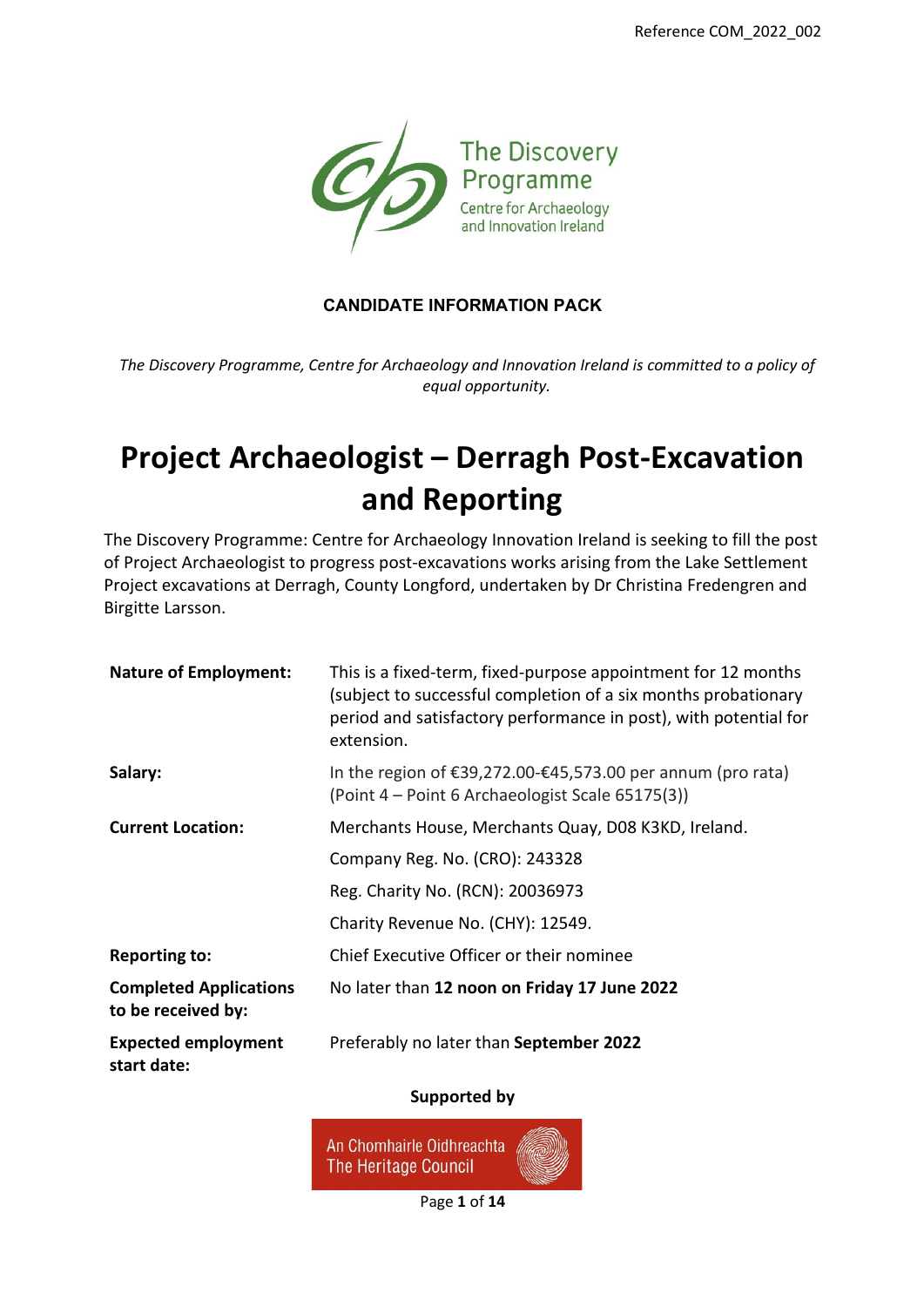## **General**

The Discovery Programme (a company limited by guarantee) is a publicly funded institution for advanced research in the archaeology of the island of Ireland. It engages in archaeological and related research, to benefit the community by deepening our understanding of Ireland's past.

The mission of the Discovery Programme is to enhance the understanding of Ireland's past through archaeological and related research, establish research programmes, promote this research and the appreciation of Ireland's archaeological heritage and to co-operate with other all-island and international archaeological bodies. We are working to support the research community, providing research leadership and supporting strategic policy development and evidence-based decision-making.

### **Background**

The Project Archaeologist - Derragh Post-excavation and Reporting will have a lead role in moving forward the completion of a significant excavation undertaken as part of the Discovery Programme's *Lake Settlement Project.* The excavations at Derragh, County Longford were directed by Dr Christina Fredengren and Birgitte Larsson (Archaeological License Number 03E0942 refers; see also entries 2003:1205 and 2004:1045 at [www.excavations.ie\)](http://www.excavations.ie/). On-site works were carried out over several seasons and focussed on what appeared to be an artificial island or platform approximately 18m in diameter, situated in what is now water-meadow near the channel of the River Inny, Lough Kinale. The wetland environment of the site resulted in significant preservation of organic remains, and the occupation area was composed of layers of stone, brushwood and pear within which were significant deposits of charcoal, plant remains, lithics and organic artefacts. The site has been dated, through radiocarbon sampling, to the Mesolithic period.

The material culture of this site, along with its wetland environment and significant preservation of organic remains, presents a major opportunity for important discoveries about the Irish Mesolithic. Its geographical location, in the Irish Midlands, and the material retrieved from the site, may be considered in local, national and international contexts, with implications for our collective understanding of settlement, survival and change in this period.

From the time the on-site investigations were completed there has been a significant range of post-excavation analysis undertaken on the assemblages that were recovered from the site. A number of short reports on the excavations were published between 2003-2009, while further substantial environmental reports were published in the Irish Quaternary Association field guides in 2018 and 2019. The Discovery Programme is seeking to draw together the findings of the excavations in order that this element of the *Lake Settlement Project* be brought to a conclusion, with the results of the investigations shared with the wider public and the site archive deposited for long-term curation, recognising the work undertaken at this site by Dr Christina Fredengren and Birgitte Larsson.

The Discovery Programme is working in collaboration with University College Dublin to progress this project. Under the terms of an agreement between these organisations the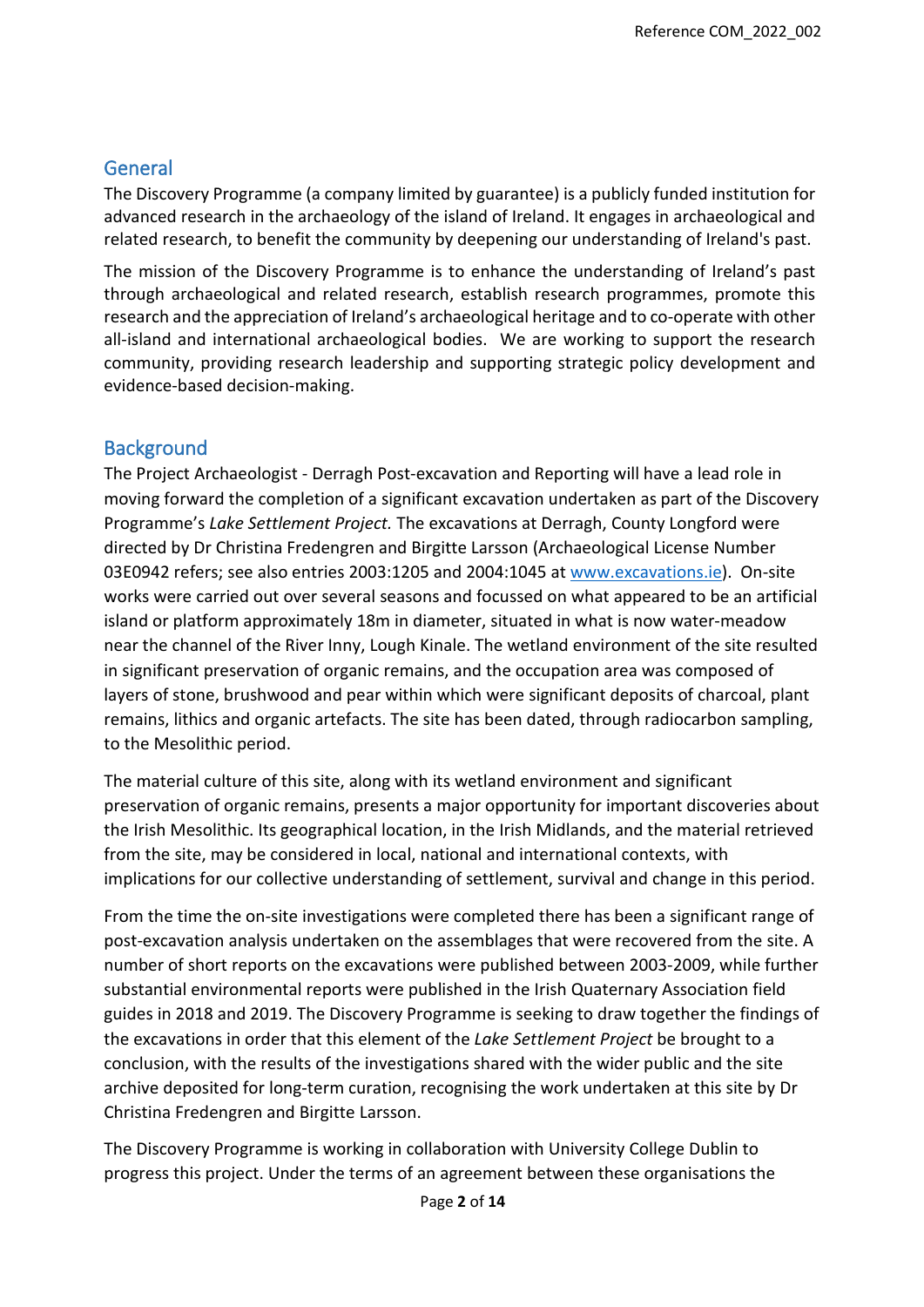Discovery Programme will recruit an archaeologist to undertake the key tasks outlined at Appendix 1 of this Candidate Information Pack. The successful candidate will be an employee of the Discovery Programme, reporting to the Chief Executive Officer or his nominee, and will be based in the Discovery Programme's offices in Dublin. Academic support and oversight of this project will be provided by Professor Graeme Warren, University College Dublin. This support will help guide this phase of work, drawing on extensive knowledge of the archaeology of the Irish Mesolithic as well as environmental research, and provide external input and challenge to the project as its final stages take shape.

It is not expected that the final report on the excavations at Derragh will be completed at the end of this 12-month appointment. Rather, on completion of this assignment the Discovery Programme will be in a position to clearly set out the remaining works that are required along with a costed schedule of activities so that informed decisions may be made around the next steps in bringing this element of the *Lake Settlement Project* to a conclusion.

### Role and Responsibilities

The key tasks (deliverables) in respect of the post of Project Archaeologist - Derragh Postexcavation and Reporting are set out in detail at Appendix 1. The following is a summary of associated roles and responsibilities relating to this appointment:

- 1. To plan, develop and deliver the agreed schedule of work in respect of post-excavation reporting requirements for the Discovery Programme's works at Derragh;
- 2. To deliver the tasks outlined at Appendix 1 of this Candidate Information Pack;
- 3. To support the provision of information about the project for use in public information resources including social media;
- 4. To liaise with the Chief Executive Officer, the Academic Supervisor, specialists and other stakeholders involved in this project;
- 5. To work with staff in the Discovery Programme, recognising the wider organisation's ongoing activities and priorities, to progress this project;
- 6. To organise, co-ordinate and support the delivery of key engagement events such as conferences, seminars, workshops and training events;
- 7. Any other duties as may be reasonably required from time to time in respect of this post.

The post holder will be expected to conduct their duties to assist in the progression and delivery of this project within the overall objectives of the Discovery Programme, within time and budgetary constraints. This will include representing the Discovery Programme at meetings and events around Ireland, and occasionally attending meetings and events outside of Ireland. From time to time the post-holder may be required to work additional hours as may be reasonable and necessary for the proper performance of their duties, subject to the limits set down in statute and the flexible working arrangements of the Discovery Programme Staff Handbook.

The Discovery Programme operates a Performance Management Development System that outlines key objectives and personal development for staff, and as a means of recording performance across the annual reporting cycle.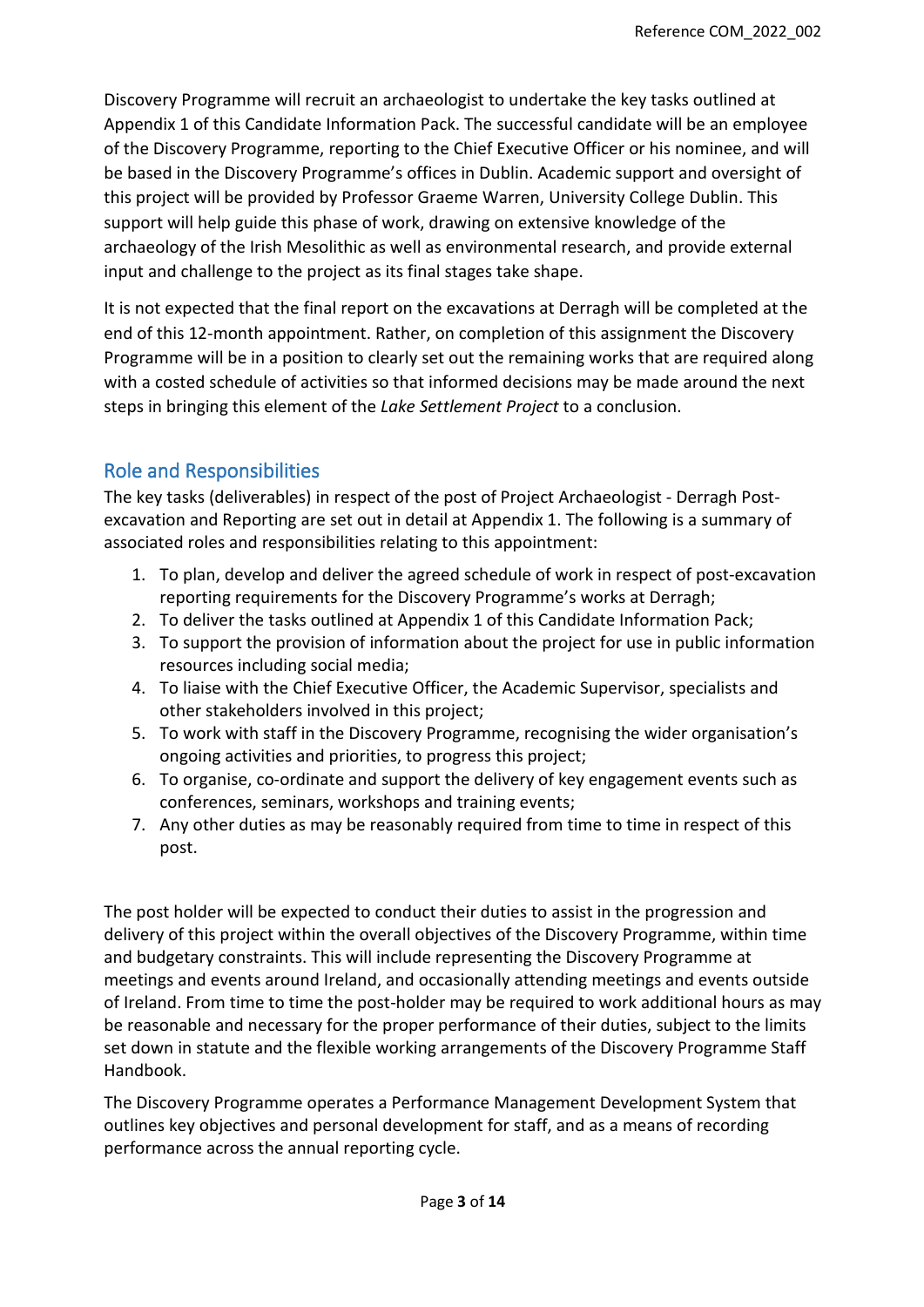# The Person

The Discovery Programme is seeking an individual who is highly motivated, focused upon results while at the same time respecting and following instruction and processes that relate to their work. We are looking for someone who has:

- Excellent written and verbal communication skills;
- Excellent practical skills in the delivery of archaeological research activities;
- Strong organisation and time management skills.
- Sound academic and practical knowledge about:
	- archaeological remains generally found on the island of Ireland;
	- environmental archaeology; and
	- the archaeology of the Mesolithic period in Europe.
- Understands the work of the Discovery Programme and its role in archaeological research on the island of Ireland and with international partners;
- Demonstration of successful project completion;
- Can ensure accuracy and attention to detail;
- Strong interpersonal skills and ability to work well with others including a wide range of audiences that include specialist practitioners and general interest groups;
- Ability to prioritise work load; and
- Flexibility and adaptability in the context of remote working arrangements.

### Application and Selection Process

Candidates will be required to demonstrate through their application that they:

- fulfil the key criteria identified for this post, including qualifications and experience;
- that they have the key competencies required for this post;
- have the ability to successfully undertake the duties outlined for this post.

### Stage 1 – submission of applications and preliminary review

Applications must be received prior to the closing date and time stated, that is **12 noon on Friday 17 June 2022**.

All applicants will receive email confirmation that their application has been received. Applications received after the stated deadline will not proceed to preliminary review. All valid applications will be subject to a preliminary review by an Assessment Panel. Incomplete applications received will not be considered further. Applicants who have submitted incomplete applications will be notified of such.

### Stage 2 – evaluation of applications

Completed applications will be evaluated by the Assessment Panel. A successful candidate **may** be appointed on the basis of their written application. Where one or more candidates appear suitable for the post the Assessment Panel will call these for interview.

All applicants will be notified of the outcome of Stage 2.

### Stage 3 - call to interview

The invitation to interview is not to be taken as implying that the Assessment Panel is satisfied that such a person fulfils all of the requirements for the post.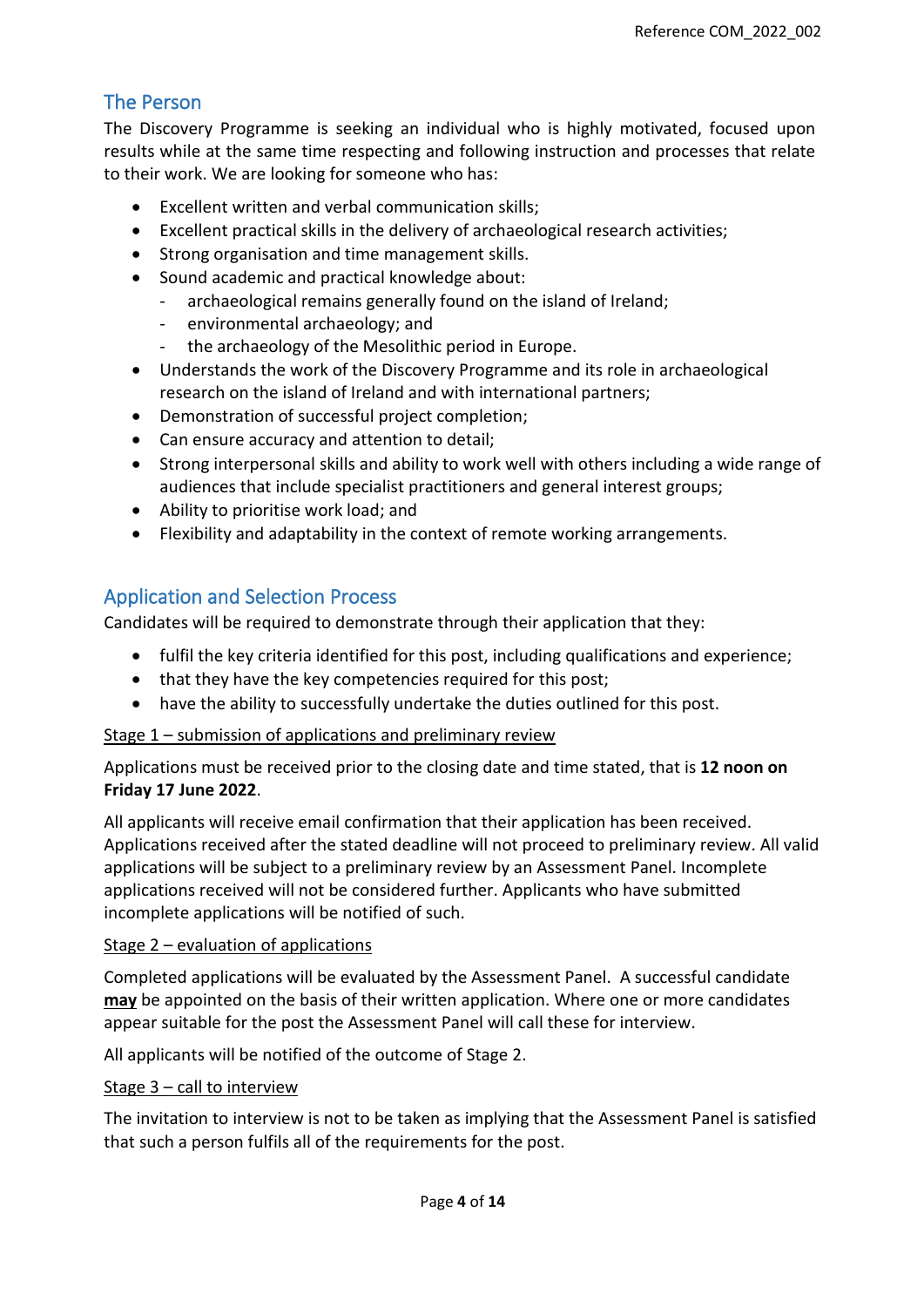### **It is planned that interviews for this post will be held during the week commencing Monday 04 July 2022**.

The Assessment Panel will seek to give at least seven days' notice of the date and time of interview for any candidate called to interview. Interviews are likely to be held remotely via Zoom.

Please note that the Discovery Programme will not be responsible for refunding any expenses incurred by candidates incurred as part of the interview process. Reschedule requests may only be considered under exceptional circumstances as deemed acceptable by the Assessment Panel (such as bereavement, or illness that would otherwise prevent the candidate from attending the workplace). Please note that supporting information from the candidate may be required where such a reschedule request is made. Only one reschedule request will normally be considered. Rescheduled dates will normally be within two weeks of the original scheduled date.

Shortlisting for interview may be conducted using the criteria set out in this information pack.

### Stage 4 – interview

Where interviews are held the Assessment Panel will use a competency-based approach using the Public Appointments Service Civil Service Competency Models for reference. These can be accessed online at: [https://publicjobs.ie/documents/PAS\\_CS\\_Competency\\_Models\\_2017.pdf](https://publicjobs.ie/documents/PAS_CS_Competency_Models_2017.pdf) 

In addition to the professional competencies and qualifications set out at *Essential Criteria* below, candidates' attention is drawn in particular to the competencies outlined for Executive Officer grade.

Further detail around core competencies are provided below.

Candidates called to interview will be scored against a common matrix and placed in order of merit (highest-scoring first). Candidates will be expected to meet a minimum score threshold of 60% overall, and to achieve at least 50% of the marks available for each competency tested at interview.

### Stage 5 – notification of outcome of Stage 4

All candidates called to interview will be notified of the outcome. Notification will be to advise whether or not they have passed the interview. Where a candidate has not passed the interview they will receive feedback from the Assessment Panel.

The successful candidate will normally be the person who has scored highest at interview. However, prior to any offer of appointment the Discovery Programme will make all such enquiries that are deemed necessary (e.g. health, character, employer references and security checks). The successful candidate will not be appointed to the post unless they:

- Agree to undertake the duties outlines and accept the conditions under which the duties are or may be required to be performed;
- Are fully competent and available to undertake, and fully capable of undertaking, the duties attached to the post.

In the event that a second round of interviews is required, candidates may be required to make a presentation as part of that interview. Where a presentation is required candidates will be informed of the presentation topic when interview times are being assigned.

### Stage 6 – appointment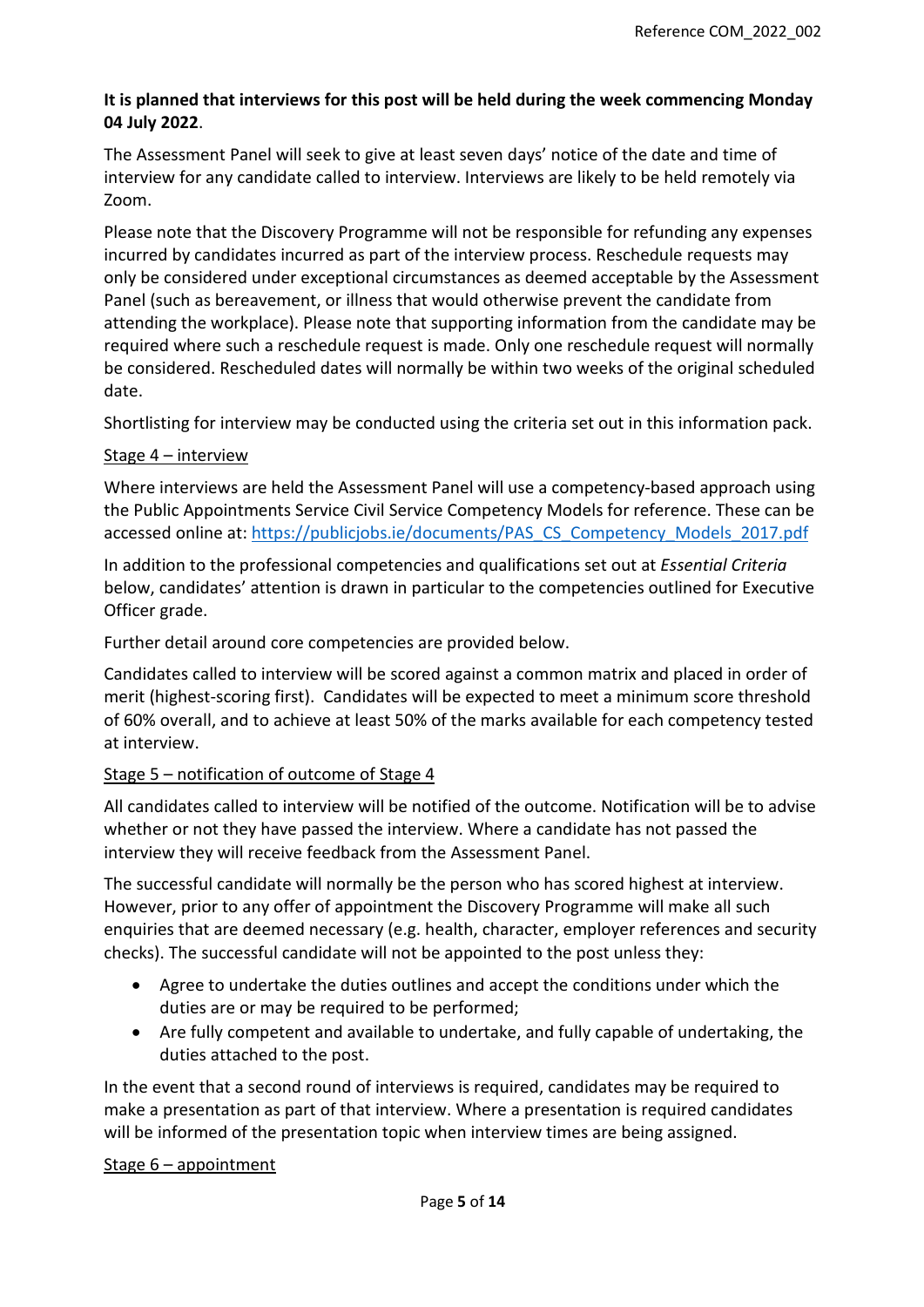Once all necessary checks have been completed, an offer of employment will be made to the successful candidate.

The successful candidate will be expected to take up employment with the Discovery Programme no later than **September 2022**.

Details of candidates who have passed the interview will be retained on an order of merit list for one year as suitable for appointment, and may be offered employment by the Discovery Programme should any similar vacancy arise in that time. This is without prejudice to any other recruitment undertaken by the Discovery Programme while any such list exists.

The principal Conditions of Service are outlined at Appendix 4.

### Selection Criteria

Applicants should note that they should clearly set out in their application how they satisfy the criteria outlined below. For guidance, applicants should be aware of the following definitions of essential and desirable:

**Essential Criteria** – requirements without which a candidate would not be able to undertake the full remit of the role. Applicants who have not clearly demonstrated intheir application that they possess the essential requirements will normally be rejected at Stage 2 of the selection process outlined above.

**Desirable Criteria** – requirements which would be useful for the candidate to hold and which are highly relevant to the post. These criteria will be considered for short-listing candidates when more than one applicant meets the essential requirements.

**Further Desirable Criteria** – requirements which would be useful for the candidate to hold, and which may be used in order that the competition may be progressed in a timely manner should a significant number of candidates meet the first shortlisting criteria.

### Essential Criteria:

The successful candidate for this post will be expected to meet an appropriate academic standard, demonstrated by their qualifications. The successful candidate will also be expected to demonstrate sufficient experience of the conduct and completion of research activities, supported by examples of their work and projects in which they have had a key delivery role.

The Discovery Programme is currently seeking to expand the delivery of bilingual services, in Irish and English, which may be supported by contracted-in translation supports for the preparation of material in Irish. The day-to-day working language for this project will be through the English language, and the successful candidate may be expected to demonstrate proficiency in written and spoken English in their application form or at interview. A working knowledge of other languages may be useful in the completion of work activities for this post.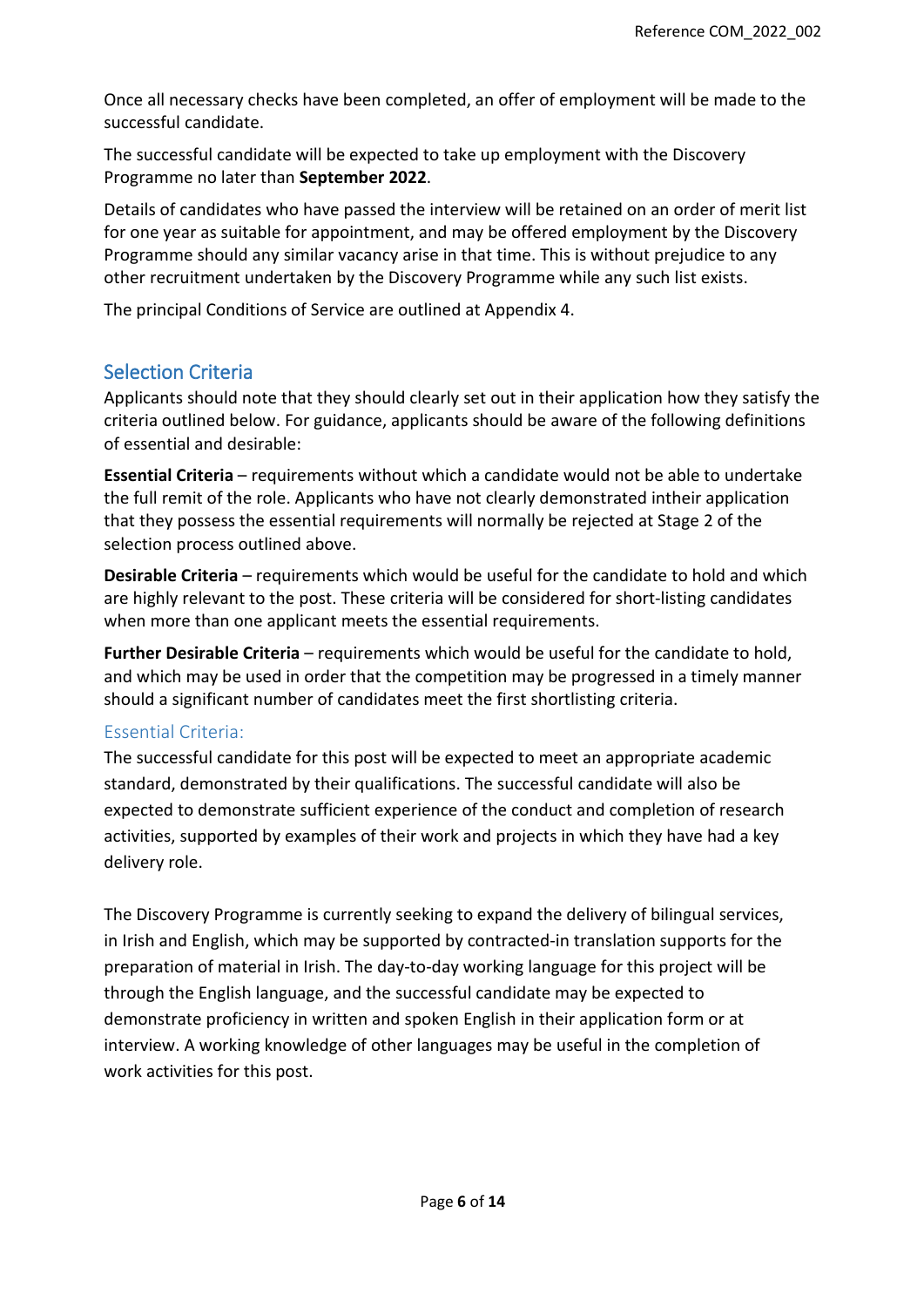Applicants must, by the closing date for applications, have:

| EC1                                                                                             | At least an honours degree (Irish National Framework of Qualifications Level                       |  |  |
|-------------------------------------------------------------------------------------------------|----------------------------------------------------------------------------------------------------|--|--|
|                                                                                                 | 8; European Qualifications Framework Level 6, Bachelor Degree with                                 |  |  |
|                                                                                                 | Honours) in archaeology or a closely related discipline relevant to the post*:                     |  |  |
|                                                                                                 | Please Note: You will need to state why you believe your qualification is                          |  |  |
|                                                                                                 | relevant to the post.                                                                              |  |  |
|                                                                                                 |                                                                                                    |  |  |
|                                                                                                 | AND EITHER EC2a or EC2b or EC2c:                                                                   |  |  |
|                                                                                                 | <b>Either</b>                                                                                      |  |  |
| EC <sub>2</sub> a                                                                               | A Doctoral Degree (normally a PhD) (Irish National Framework of                                    |  |  |
|                                                                                                 | Qualifications Level 10; European Qualifications Framework Level 8) in a                           |  |  |
|                                                                                                 | discipline and subject of study relevant to this post*                                             |  |  |
|                                                                                                 | Or                                                                                                 |  |  |
| EC2b                                                                                            | A minimum of four years full time academic research experience following                           |  |  |
|                                                                                                 | completion of your primary (Bachelor) degree**                                                     |  |  |
|                                                                                                 | Or                                                                                                 |  |  |
| EC <sub>2</sub> c                                                                               | A minimum of four years full time professional research experience**                               |  |  |
|                                                                                                 |                                                                                                    |  |  |
|                                                                                                 | <b>AND</b>                                                                                         |  |  |
|                                                                                                 |                                                                                                    |  |  |
| EC <sub>3</sub>                                                                                 | A minimum of two years relevant experience on the conduct and completion                           |  |  |
|                                                                                                 | of an archaeological research project, to include lead preparation of post-                        |  |  |
|                                                                                                 | excavation reporting, compilation of specialist reports, preparation of                            |  |  |
|                                                                                                 | materials for archive deposition and preparation of reports for publication**                      |  |  |
|                                                                                                 |                                                                                                    |  |  |
|                                                                                                 |                                                                                                    |  |  |
|                                                                                                 | *It is for you to demonstrate that your qualification is relevant to this post, and of equivalent  |  |  |
|                                                                                                 | standing as outlined above. If you believe your qualification is relevant or equivalent to the one |  |  |
| required, the onus is on you to provide the panel with details of modules studied and relevancy |                                                                                                    |  |  |
|                                                                                                 | to the post so that a well-informed decision can be made.                                          |  |  |
|                                                                                                 | **Types of experience may be combined to achieve the required time period.                         |  |  |

 $*$ \*Types of experience may be combined to achieve the required time period.

### Shortlisting / Desirable Criteria

Should it be necessary to use additional short-listing criteria, prospective candidate will need to demonstrate that they meet two or more of the criteria outlined at EC2 above.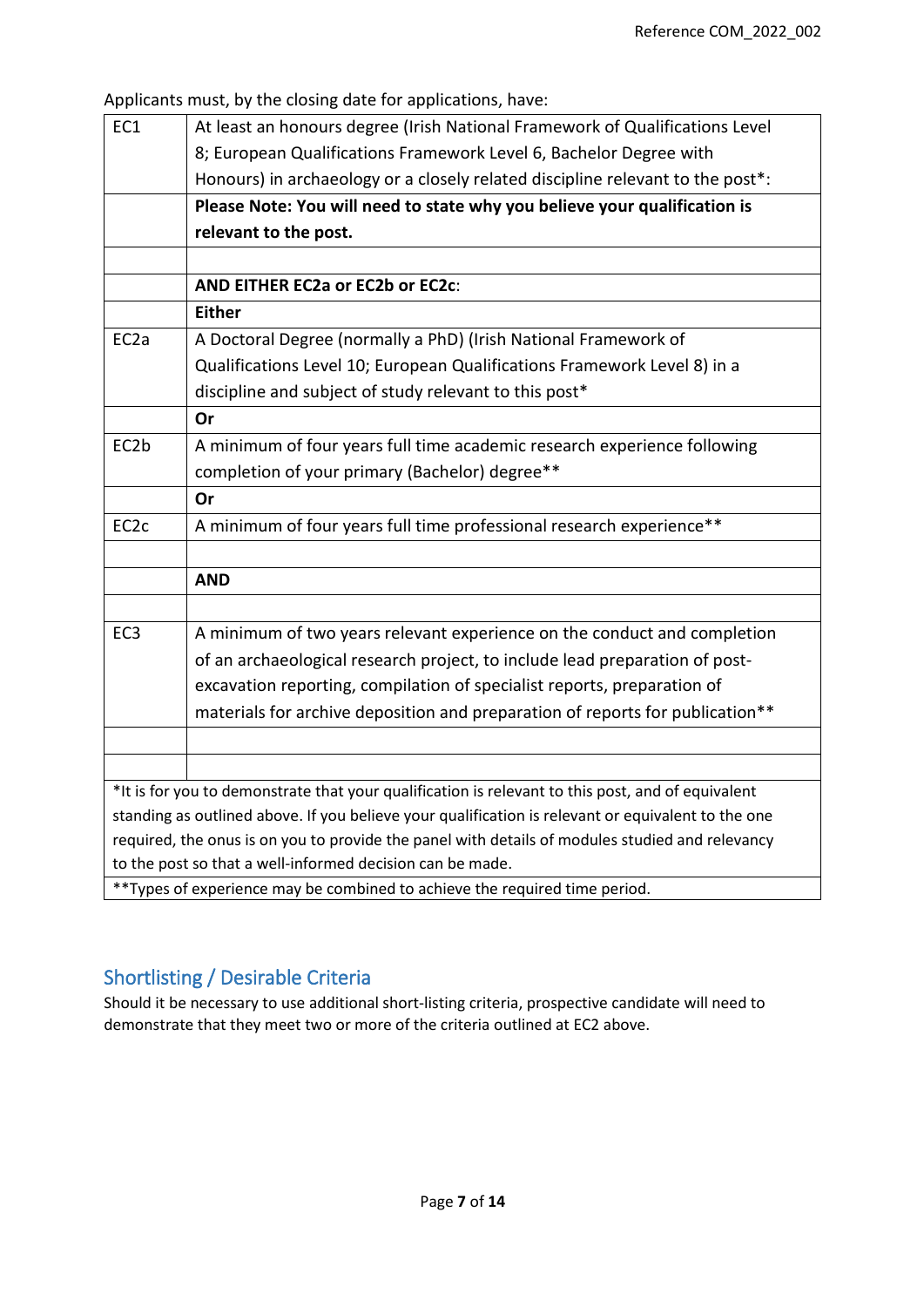### Eligibility to compete and certain restrictions on eligibility

In addition, the successful candidate must be permitted to work in Ireland and must, by the date of any job offer, be:

**(a)** A citizen of the UK or the European Economic Area. The EEA consists of the Member States of the European Union, Iceland, Liechtenstein and Norway; **or** 

**(b)** A citizen of Switzerland pursuant to the agreement between the EU and Switzerland on the free movement of persons; **or** 

**(c)** A non-EEA citizen who is a spouse or child of an EEA or Swiss citizen and has a stamp 4 visa; **or** 

**(d)** A person awarded international protection under the International Protection Act 2015 or any family member entitled to remain in the State as a result of family reunification and has a stamp 4 visa **or** 

**(e)** A non-EEA citizen who is a parent of a dependent child who is a citizen of, and resident in, an EEA member state or Switzerland and has a stamp 4 visa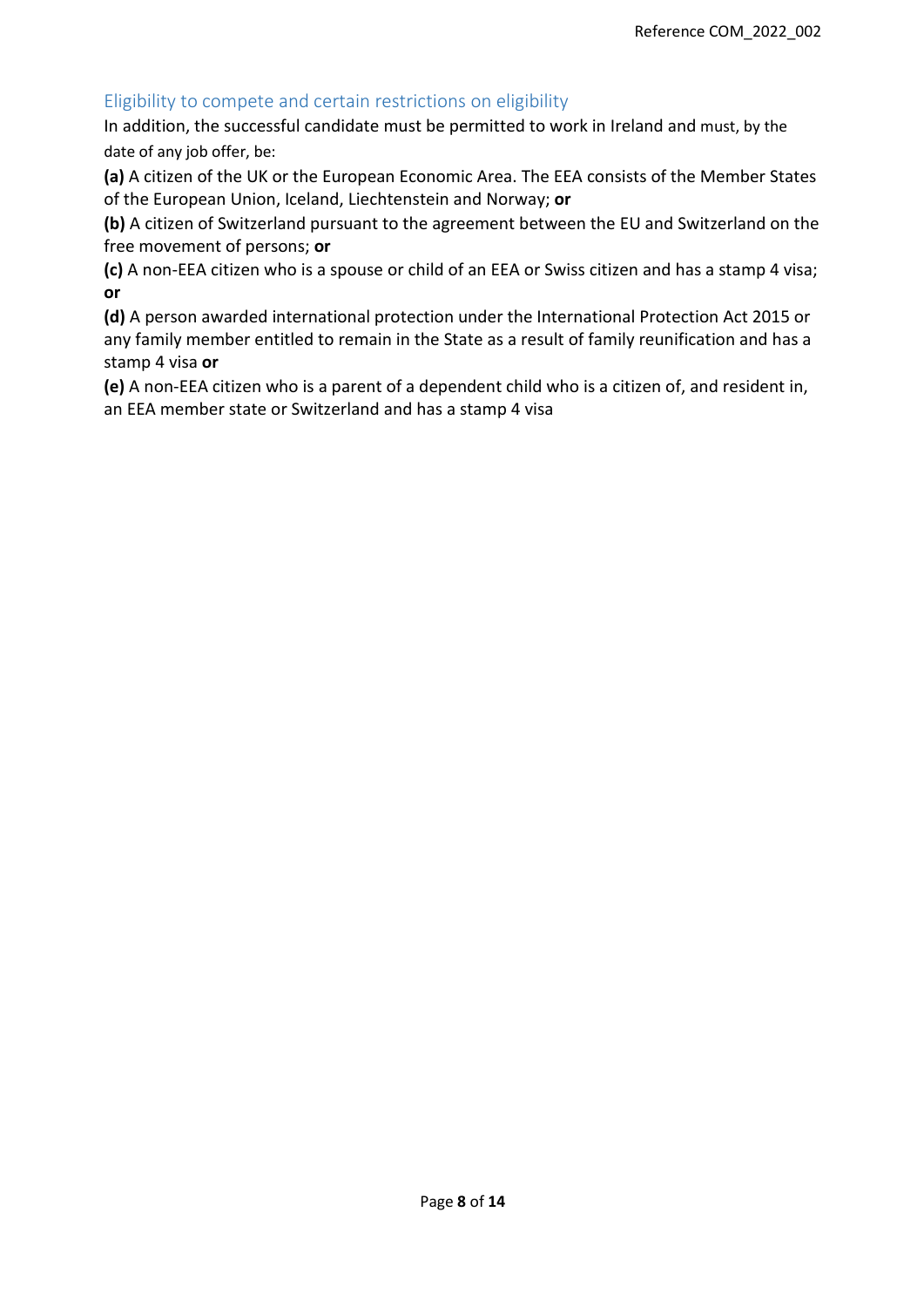# How to Apply

Applications must be made by submitting an email, with the title of the position entered into the subject field of the email, to [info@discoveryprogramme.ie,](mailto:info@discoveryprogramme.ie) no later than **12noon on Friday 17 June 2022**

Attached to that email, applicants must include Application Form COM\_2022\_002, along with:

- A short cover letter / personal statement, no more than 500 words 12pt single spaced text, outlining why you wish to be considered for this post and why you believe your skills, experience and values meet the requirements of the position.
- A comprehensive CV, detailed as relevant to the position but to be no more than three pages in length. The first page of the CV should include a summary biography.

**NB:** Please ensure that your CV **does not** include any personal information that is not relevant to the post being applied for.

• Completion of the information fields set out on the application form

Please note:

- You should ensure that you provide evidence of your experience in your application form, giving length of experience, examples and dates as required
- It is not sufficient to simply list your duties and responsibilities
- The Assessment Panel will not make assumptions from the title of an applicant's post or the organisation where they are employed as to the skills and experience gained
- If you do not provide sufficient detail the Assessment Panel will reject your application

Certified proof of qualifications and eligibility to work in Ireland will be sought prior to interviews, and **should not** be included with your application.

### Effective date of appointment

It is envisaged that the successful applicant will take up the role no later than **September 2022.**

### Privacy notice (GDPR)

In accordance with the General Data Protection Regulations (GDPR) any personal information which you provide to us will be treated in confidence and in accordance with the Data Protection Acts 1988-2018. Documentation (digital and hard copy) relating to unsuccessful applications other than those that may be retained on a short list will be destroyed after six months from closing date of applications. For those on the short list this data will be destroyed after one year after completion of interviews.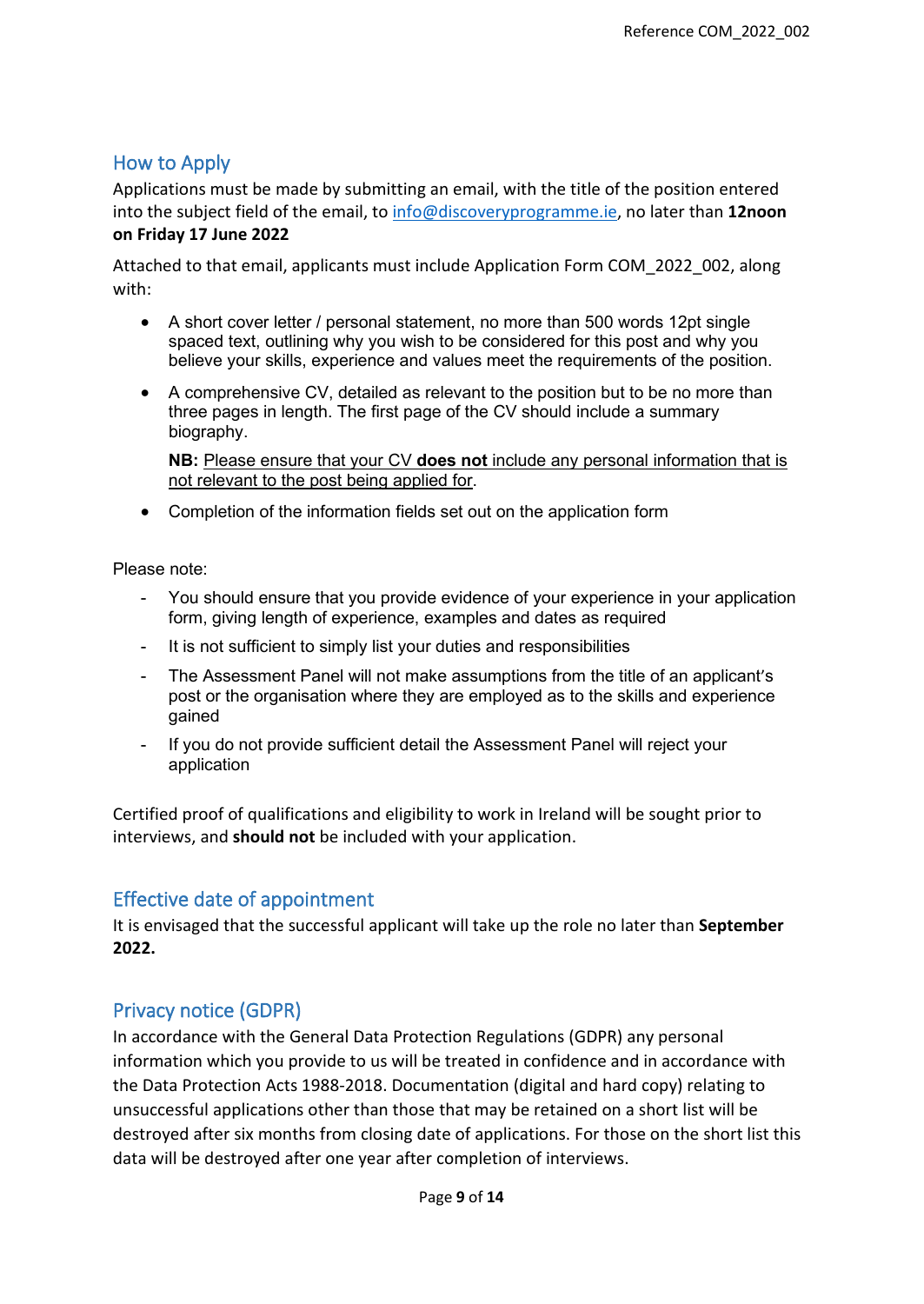### **Appendix 1 Additional Background – Key Tasks and Deliverables**

Outline task schedule and list of deliverables in respect of documenting (a) a clear pathway to project completion that enables (b) long term deposition of the Derragh site archive and reports for curation and (c) dissemination of the results of the Derragh excavations (Archaeological Licence No. 03E0842 refers).

*NB: All documentation relating to these deliverables is to be filed and reported in the first instance in the English language.*

### **Task 1**

Thorough review of all the contextual and dating evidence to arrive at a definitive site phasing that can be used as the basis for all subsequent presentation and discussion of excavation results.

This must include provision for Bayesian modelling of the dates obtained, along with an assessment of any additional dates that may be usefully commissioned at this stage.

### **Deliverables:**

- Harris matrix
- Narrative description of the phases
- Summary table that sets out the contexts by phases
- Summary listing of all the radiocarbon dates
- Specifications for any radiocarbon dates that may still be required
- Specification for the Bayesian modelling work that needs to be done

### **Task 2**

Thorough review of all of the specialist reports compiled thus far, with provision for the review of those reports in the context of completion of a detailed stratigraphical report and site phasing.

An assessment of all outstanding work that needs to take place in order to arrive at (a) completion of a report on the excavation that enables deposition of site archives and (b) a publication for wider dissemination about the excavations at Derragh and their significance.

#### **Deliverables:**

- Assessment of specialist reports and any works arising/remaining to be completed on those reports;
- An assessment, informed by liaison with specialists as required, about how any outstanding work may be completed (to include time and costs assessments);
- Schedule of tasks remaining for the completion of works for deposition and dissemination
- names of who is to undertake the work, and timescale over which the work is to be done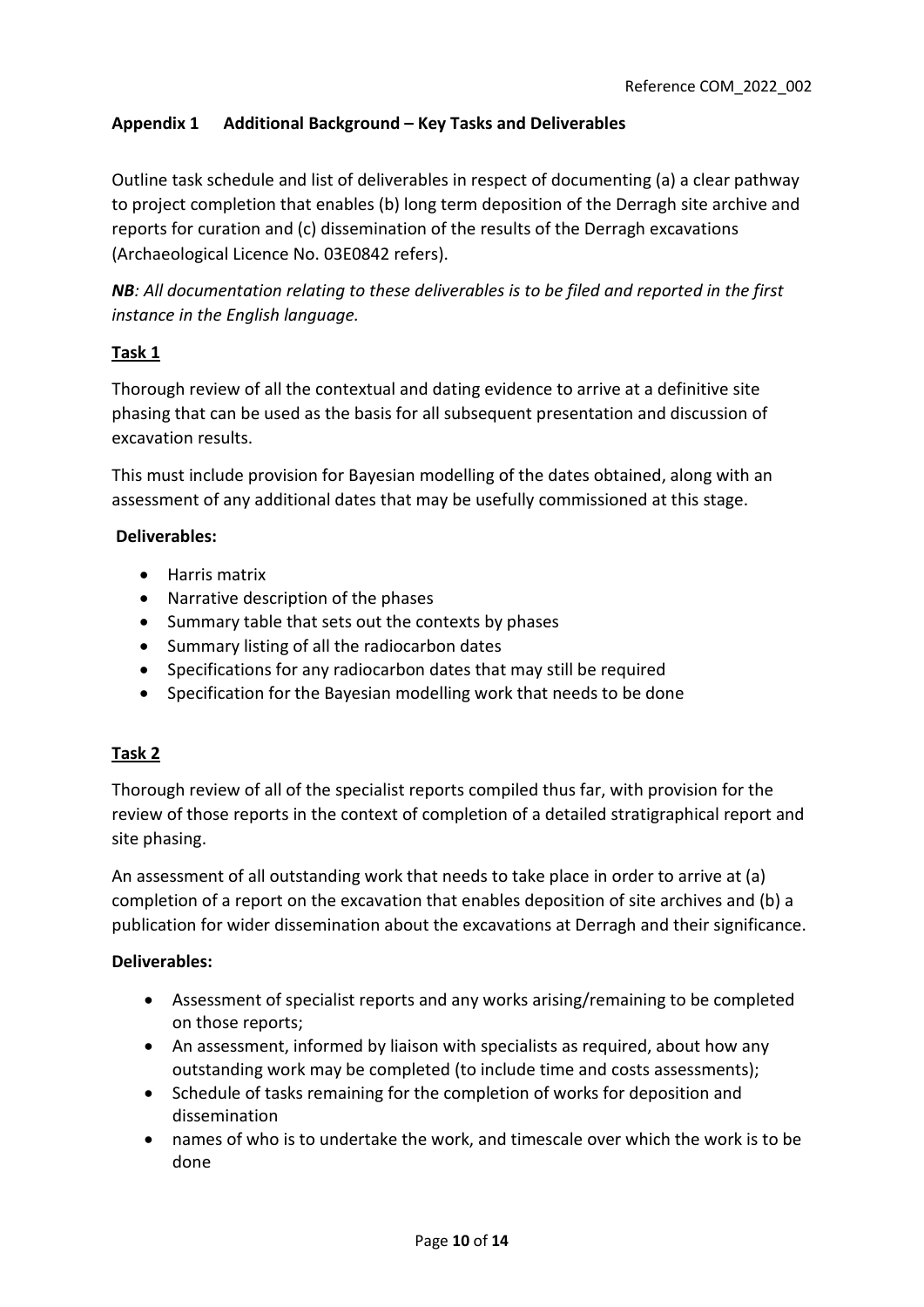### **Task 3**

Development of a 'road map', that is, an itemised works schedule of those tasks remaining along with an indicative but informed timeline and cost estimate for implementation of that schedule.

#### **Deliverables:**

- A 'road map' to **Deposition** of the site report, archive, archaeological objects and any other materials; and
- A 'road map' to **Dissemination** of the results of the project and their significance.

The two deliverables identified above are distinct entities:

- The **Deposition** of site report, archive, archaeological objects (including artefacts and ecofacts) and any other relevant materials is necessary in order to satisfy statutory requirements around the material gathered in the course of the excavation.
- The **Dissemination** of the results ensures that the outcome of the excavation and the significance of what was found is shared with as wide an audience as possible. At the present time it is anticipated that the primary publication of the results of the project will be via one or more *Discovery Programme Report*, which will have an ISBN reference as well as being lodged in a Digital Repository with Open Access to the report.

### **Timescale**:

This phase of work (and the duration of this appointment) is anticipated to last 12 months in total, starting when the successful candidate takes up this post.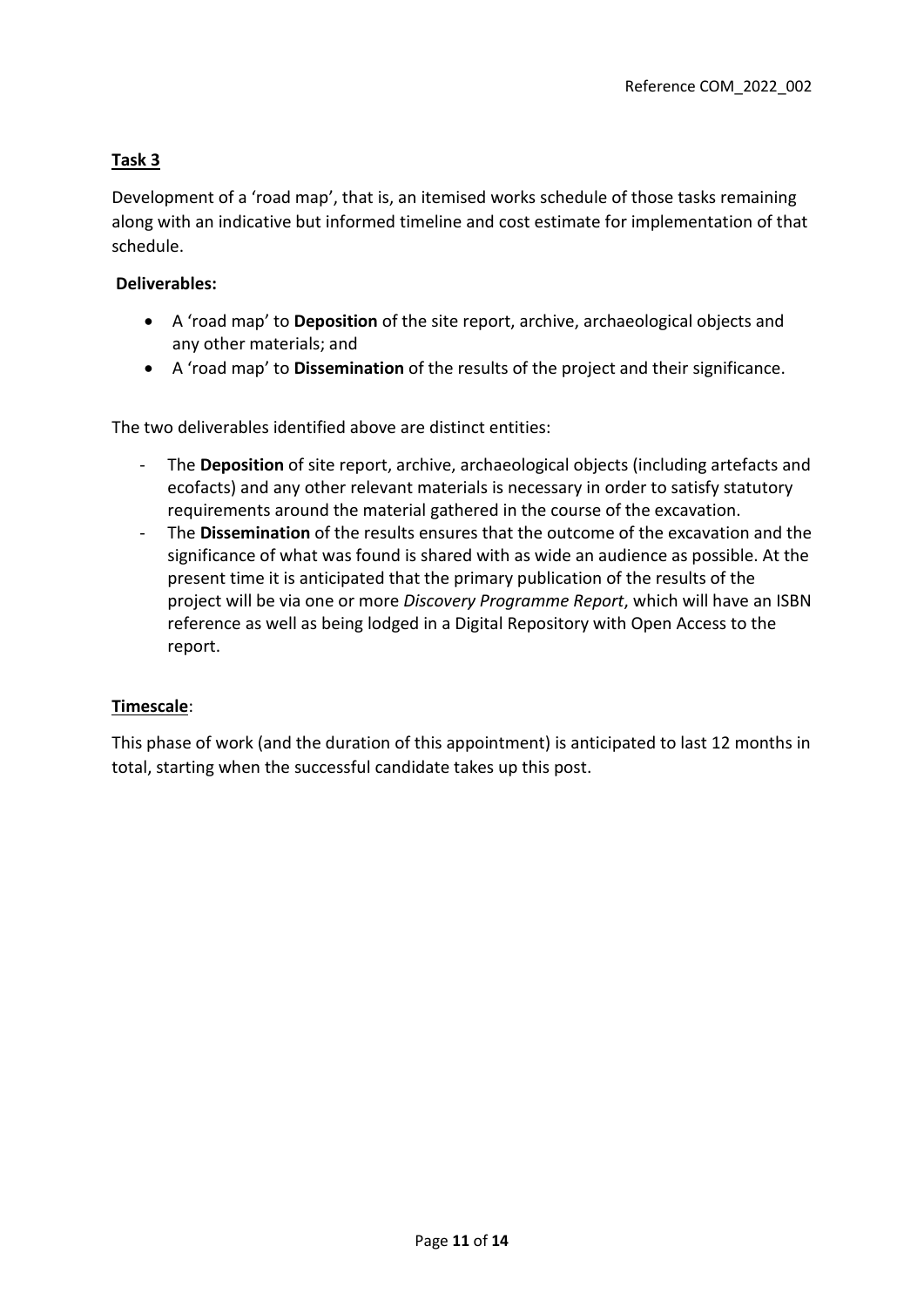#### **Appendix 2 Key Competencies**

#### **Management and Teamwork**

Create, maintain and enhance effective working relationships

Encourages and supports new and more effective ways of working

Encourages, listens to and acts on feedback from the team to make improvements

Actively shares information, knowledge and expertise to help the team meet its objectives

#### **Technical Analysis and Decision Making**

Effectively deals with a wide range of information sources, investigating all relevant issues Understands the practical implication of information in relation to the broader context in which s/he works Correctly extracts and interprets numerical information, key technical data and relevant statistical data Can provide succinct, engaging and accurate briefings for the Board, colleagues and for wider stakeholder engagement

Quickly gets up to speed in a complex situation, rapidly absorbing all relevant information/data (written and oral)

Is resourceful and creative, generating original approaches when solving problems and making decisions

#### **Delivery of Results**

Assumes personal responsibility for and delivers on agreed objectives/goals Manages and progresses multiple work strands and activities successfully

Accurately estimates time parameters for projects and manages own time efficiently, anticipating obstacles and making contingencies to manage these

Is logical and pragmatic in approach, delivering the best possible results with the resources available Maintains a strong focus of delivery of agreed outcomes at all times

Ensures all outputs are delivered to a high standard and in an efficient manner

Uses resources effectively

**Interpersonal and Communication Skills**

Communicates in a fluent, logical, clear, concise and convincing manner, verbally and in writing Is able to listen effectively and develop a two-way dialogue quickly

Effectively influences others to take action

Builds and maintains contact with colleagues and stakeholders to assist in performing role Works to establish mutual understanding to allow for collaborative working Collaborates and supports colleagues to achieve organizational goals

**Specialist and Technical Knowledge, Skills and Self Development**

Clearly understanding the role, objectives and targets, and how they fit into the work of the Discovery Programme

Has significant expertise in their field that is recognised and utilised by colleagues

Is proactive in keeping up to date on issues and key developments that may impact upon their own work area and that of the Discovery Programme

**Drive and Commitment to the Discovery Programme's Code of Conduct**

Consistently strives to perform at a high level

Demonstrates high levels of initiative, taking ownership for projects within the management and organizational parameters of the Discovery Programme

Is trustworthy, upholding highest standards of honesty, professionalism, ethics and integrity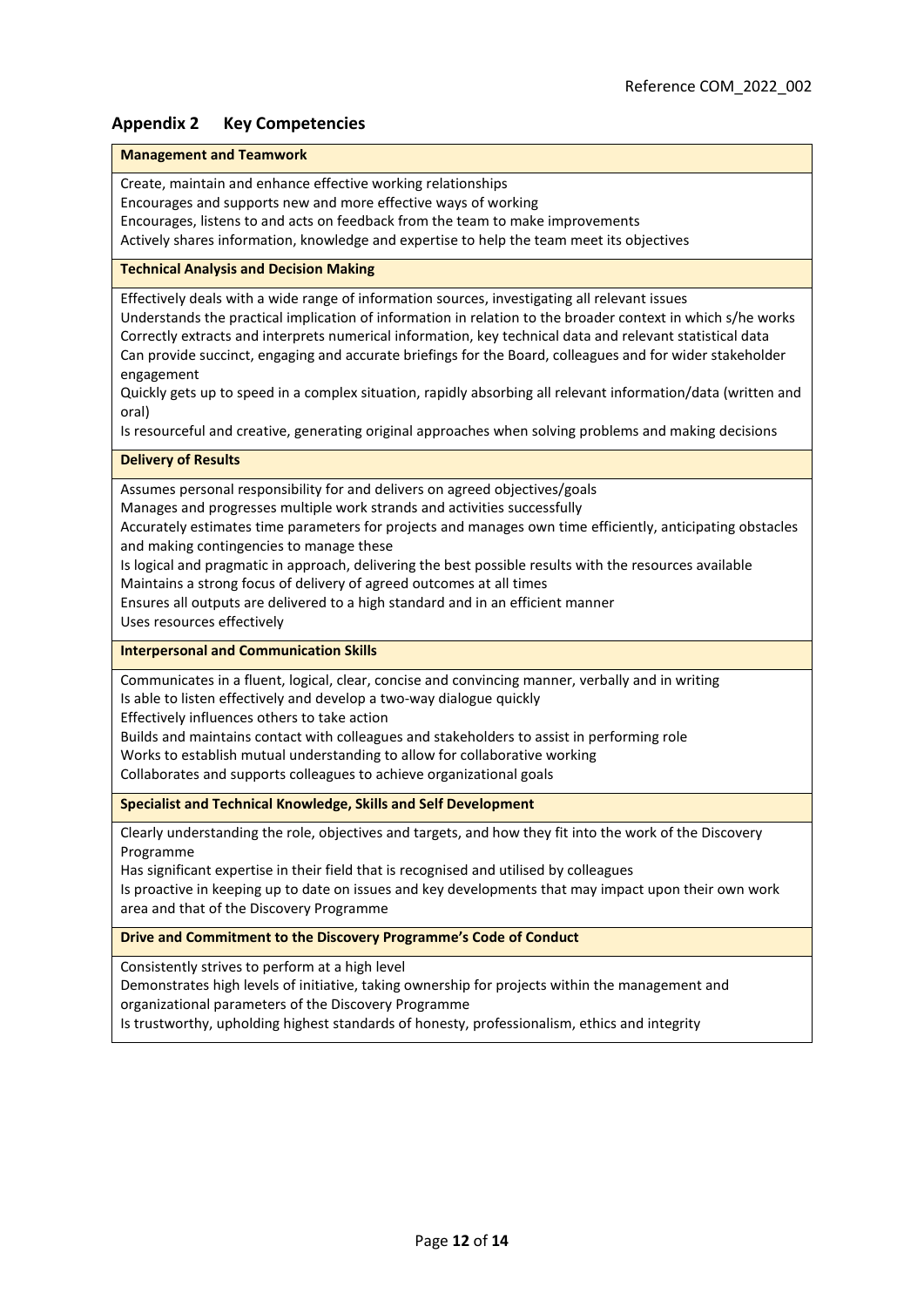#### **Appendix 3 Interview Guidance for Applicants**

If you are called to interview, the Assessment Panel will want to give you the opportunity to further demonstrate your suitability for the post. Interviews can be stressful – even for the Assessment Panel – and you should be assured that you will be treated with professionalism, courtesy and understanding. Interviews will have time limits, and the Assessment Panel will guide you if you are coming close to the time limit for one section or another. But take your time, listen carefully to the question, and if you need the question to be repeated just ask!

If this is your first experience of a competence-based interview, bear in mind that it does not require you to:

- Talk through previous jobs or appointments from start to finish;
- Provide generalised information as to your background andexperience; or
- Provide information that is not specifically relevant to the competence the question is designed to test.

A competence-based interview does however require you to:

- Focus exclusively, in your responses, on your ability to fulfil the competences required for effective performance in the role; and
- Provide specific examples of your experience in relation to the requiredcompetence areas.

In preparation for the interview you may wish to think about having aclear structure for each of your examples, such as:

- Situation briefly outline the situation;
- Task what was your objective, what were you trying to achieve;
- Action what did you actually do, what was your unique contribution;
- Result what happened, what was the outcome, what did you learn.

The panel will ask you to provide specific examples from your past experiencein relation to each of the competences. You should therefore come to the interview prepared to discuss in detail a range of examples which best illustrate your skills and abilities in each competence area outlined at Appendix 2 above. You may draw examples from any area of your work / life experiences.